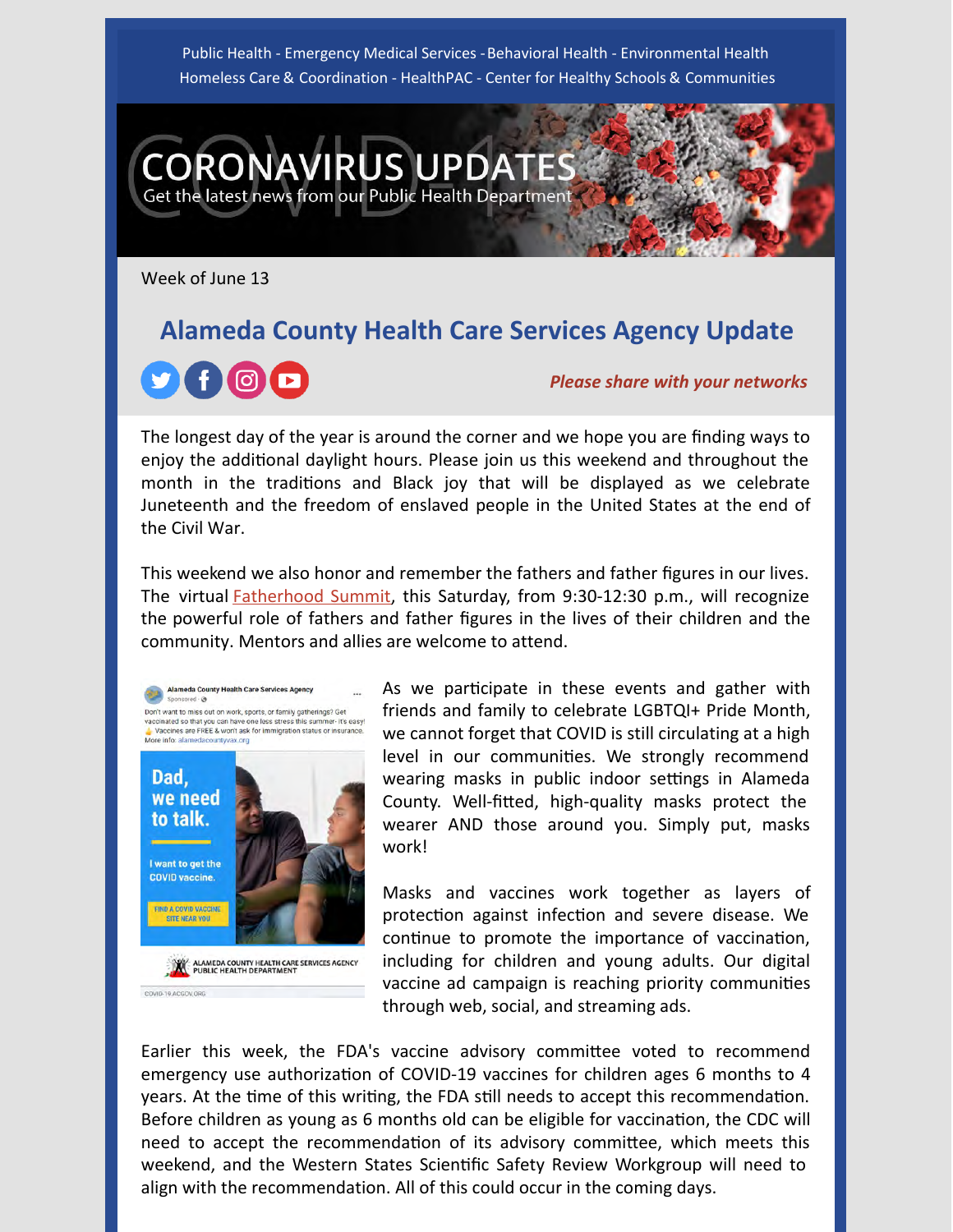The best place for families to get their children in this age group vaccinated is their pediatrician's office. Only children 3 and older can get their vaccination at pharmacies. This is an excellent opportunity to obtain a child's routine vaccinations and learn about other programs and services that can support a child's healthy start.

As the pandemic evolves, Alameda County's COVID response strategy is pivoting based on the latest COVID-19 data and in consultation with community partners. The County's vaccination strategy for 6 months to 4-year-old children is focused on increasing the number of pediatric practices able to vaccinate their patients.

For other residents, we are focusing on mobile and in-home vaccination and prioritizing vaccination strategies that are proven to be more successful at reaching unvaccinated residents and remove additional barriers to access. This strategy is evolving toward new and different approaches to reach residents who are unvaccinated or not yet eligible. We are also prioritizing our support for communityled pop-up clinics and events like health fairs where residents can receive a comprehensive range of health information and services. *See COVID Vaccine Locations*

Thank you for your continued support. Help us distribute this information to others by sharing this newsletter.

[Alameda County Dashboard](https://covid-19.acgov.org/data) **[Public Health Department Website](http://www.acphd.org/)** 

#### **Have COVID? Get Treatment Right Away!**

COVID-1[9 treatment](https://covid-19.acgov.org/treatment) is available for people who test positive and have mild or moderate symptoms. Getting treatment right away reduces the risk of hospitalization and death. People with health care providers should contact their doctors right away to determine if treatment is right for them. Oral treatment must begin within 5 days after symptoms start. Treatment given by IV must start within 7 days of symptoms. People without a health care provider or who are unable to get treatment from their provider can visit [state-supported](https://lhi.care/covidtesting) or [federal](https://covid-19-test-to-treat-locator-dhhs.hub.arcgis.com/) test-to-treat sites. **Alameda County's COVID-19 Inquiries Team can help residents understand their options: (510) 268-2101.**



### **Request for Qualifications for Continuum of Care Operations Support**

[The Alameda County Housing & Community](https://www.acgov.org/cda/hcd/) Development Department (HCD) in partnership [with the Office of Homeless Care and](https://homelessness.acgov.org/index.page) Coordination (OHCC) requests submittals of qualifications and proposals from organizations and consultants with demonstrated experience in [Continuum of Care \(CoC\) operations support](https://www.acgov.org/cda/hcd/documents/RFQForContinuumofCareOperationsSupport_FINAL61622.pdf).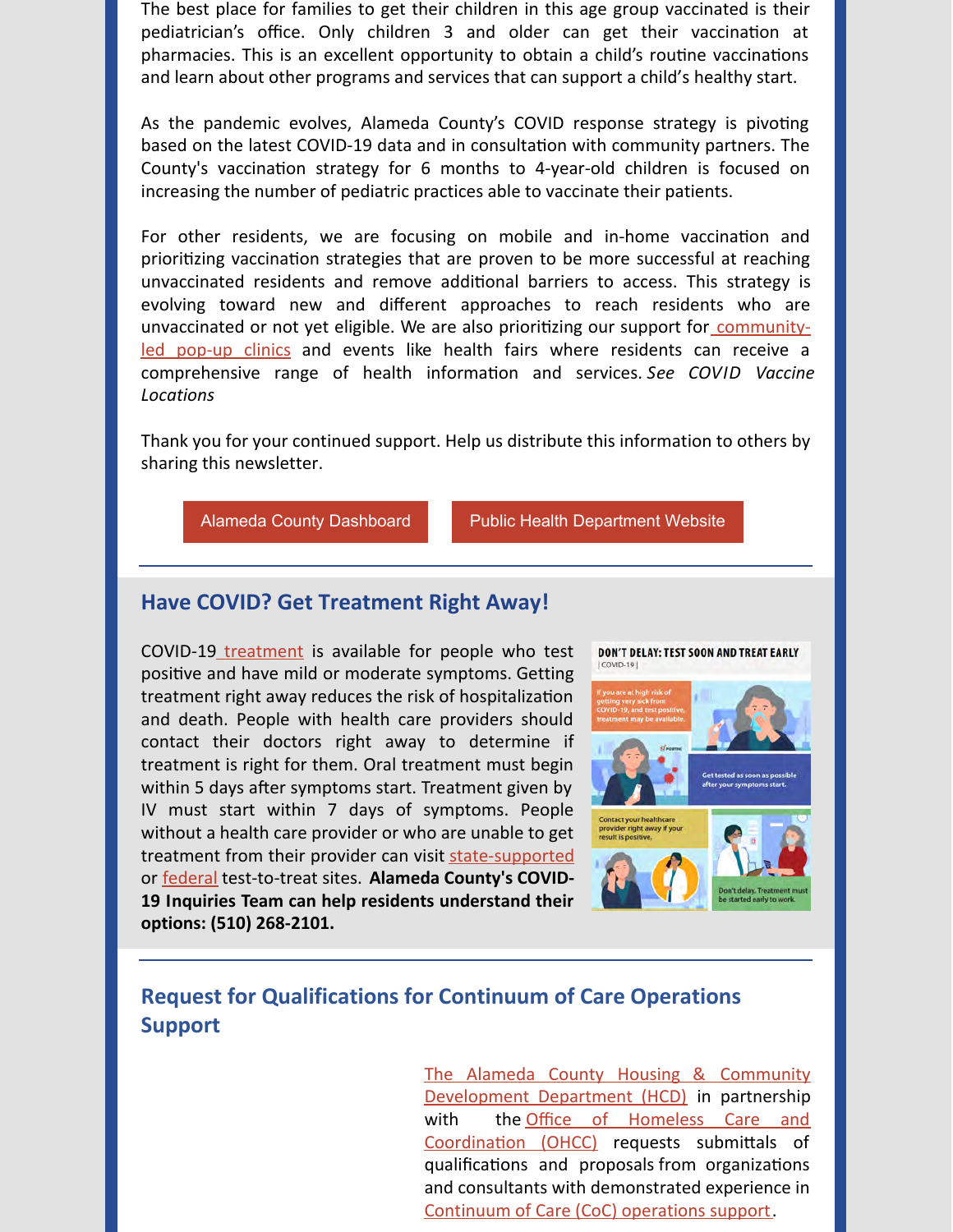

The [Virtual Bidders' Conference](https://us02web.zoom.us/j/87203359419?pwd=K3pQSmVMK09pTTB3SC9zTTRLRE1oQT09) will be held on Thursday, June 23rd and **submissions are due by 5:00 p.m. on July 14th.** Contact for questions: [HCDRFP@acgov.org](mailto:HCDRFP@acgov.org).

## **Washington Hospital Healthcare System to Become Alameda County's Next Trauma Center**

This week the Health Care Services Agency [announced](https://covid-19.acgov.org/covid19-assets/docs/press/press-release-2022.06.14.pdf) that the Alameda County Emergency Medical Services Agency (ACEMSA) approved Washington Hospital Healthcare System (WHHS) to be designated as the County's next level II adult trauma center within five years. While this decision follows an extensive year-long evaluation of the County's current trauma system and



trauma needs, Washington Hospital has been preparing to become a trauma center for more than two decades.

Results of the study commissioned by ACEMSA found that Alameda County's trauma system is currently functioning well, and the County will need one additional level II trauma center to meet the needs of trauma victims in the South County Area. We [commend](https://youtu.be/0Tbo51SrhdU) ACEMSA for their disciplined analysis and WHHS colleagues for their foresight and preparation to ensure South County residents receive care within the critical moments following an injury.

#### **Next HIV Forum is June 23rd at 5 p.m.**



[Register in advance](https://us06web.zoom.us/meeting/register/tZArf-mrqD4rGdBP2TNqTTgb5Voxpk3t3NAD) for Alameda County Public Health Department's **Community Forum** to share ideas about how to expand access to and improve the quality of services for people living with and affected by HIV in Alameda and Contra Costa Counties. If you are living with HIV but can't attend a forum, take a [survey to share your experiences](https://survey.alchemer.com/s3/6886824/2022-Consumer-Survey-Final) accessing HIV-related services in Alameda and Contra Costa Counties.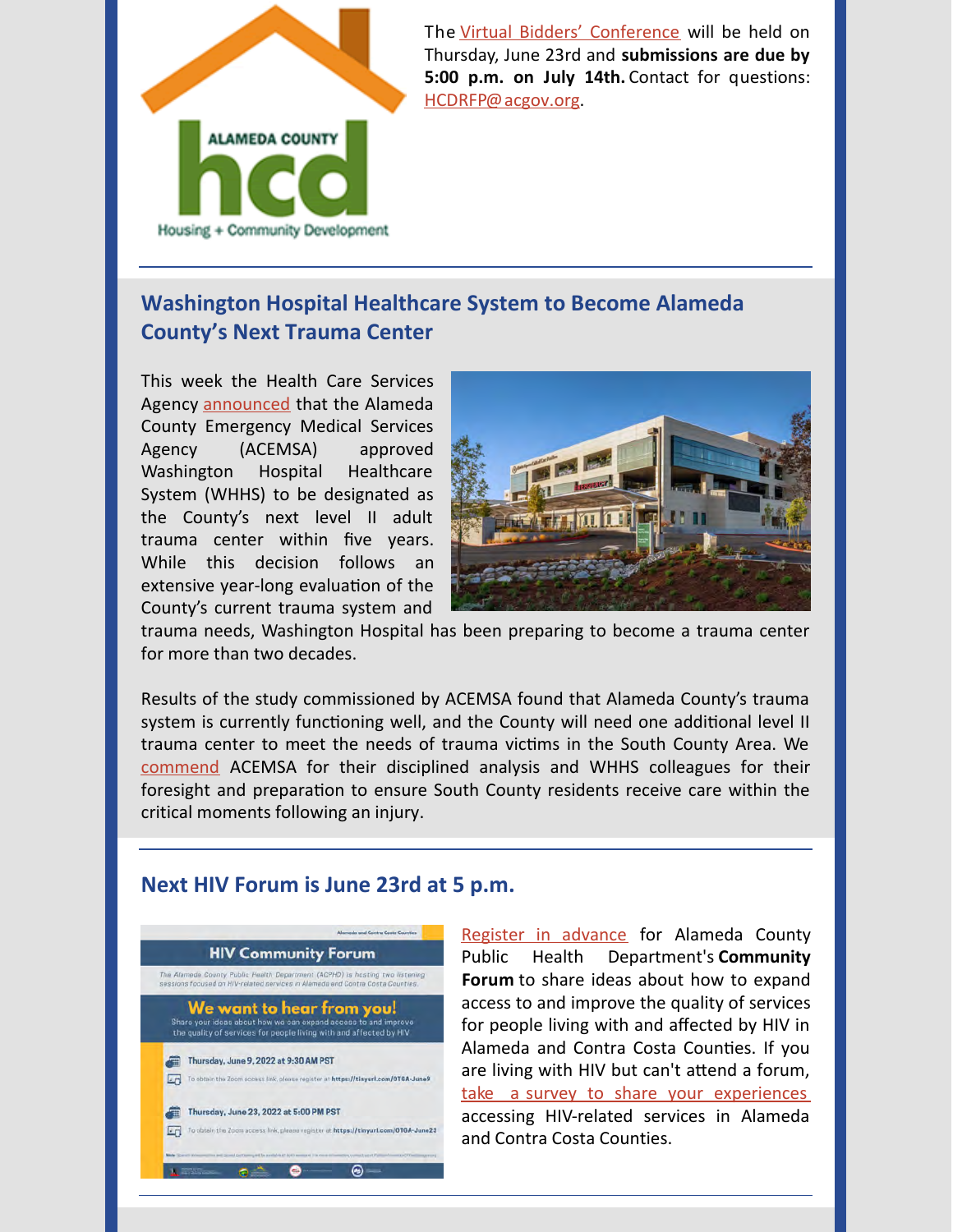#### **COVID Chats is Live!**

Alameda County's youth-created [COVID Chats](https://youthcoviddev.wpengine.com/) provides information for young people on COVID-19, vaccines, and other ways to stay healthy. The site is in its "soft launch" phase and more content will be added throughout the summer. Youth peer educators, schools, districts, and other youth-serving organizations can draw from it when they are providing education and outreach to youth and preparing for back-toschool.

# **Epidemic Data Points (7-day lag)**

- 48.5 cases per 100,000 residents per day total population  $\uparrow$
- 9.9% test positivity in the general population  $\uparrow$
- 10.5% test positivity in low-income areas  $\uparrow$
- $\bullet$  41.4 cases per 100,000 residents per day fully vaccinated  $\uparrow$
- 100.9 cases per 100,000 residents per day unvaccinated  $\uparrow$
- 112 hospitalized, 12 in ICU  $\uparrow$

As of June 6, there were 10,937 cases reported over the past 14 days. This exceeds the number of cases reported during the Delta wave and is similar to the January 2021 wave. Please visit our [dashboard](https://covid-19.acgov.org/data) for more data on COVID-19.

#### **[Monkeypox is Circulating in California](https://www.sfchronicle.com/health/article/Alameda-County-has-first-suspected-case-of-17231254.php)**

As more probable and confirmed cases are reported in California and the United States, it's important to note that Monkeypox isn't new and does not spread as easily as COVID-19. Vaccine and treatment are available. Monkeypox can affect anyone and many U.S. cases have involved men who identify as transgender, gay, bisexual, or have sex with men (MSM) without a history of travel to an endemic country. The current risk of getting Monkeypox is low for the general public.



The California Department of Public Health [Monkeypox webpage](https://www.cdph.ca.gov/Programs/CID/DCDC/Pages/Monkeypox.aspx) has prevention information and symptoms to look for if exposed. Alameda County is providing [guidance](https://acphd.org/communicable-disease/monkeypox/) to health care providers.

#### **Mental Health Moments Series: Substance Abuse Disorder**

Substance Use Disorders affect people of different ages, races, and backgrounds. Alameda County Behavioral Health's Interim Director of the Substance Use Continuum of Care Dr. Clyde H. Lewis, Jr., Ed.D [discusses](https://youtu.be/6iDI6S5nUQE) the challenges people experience with substance use disorders and the services available.

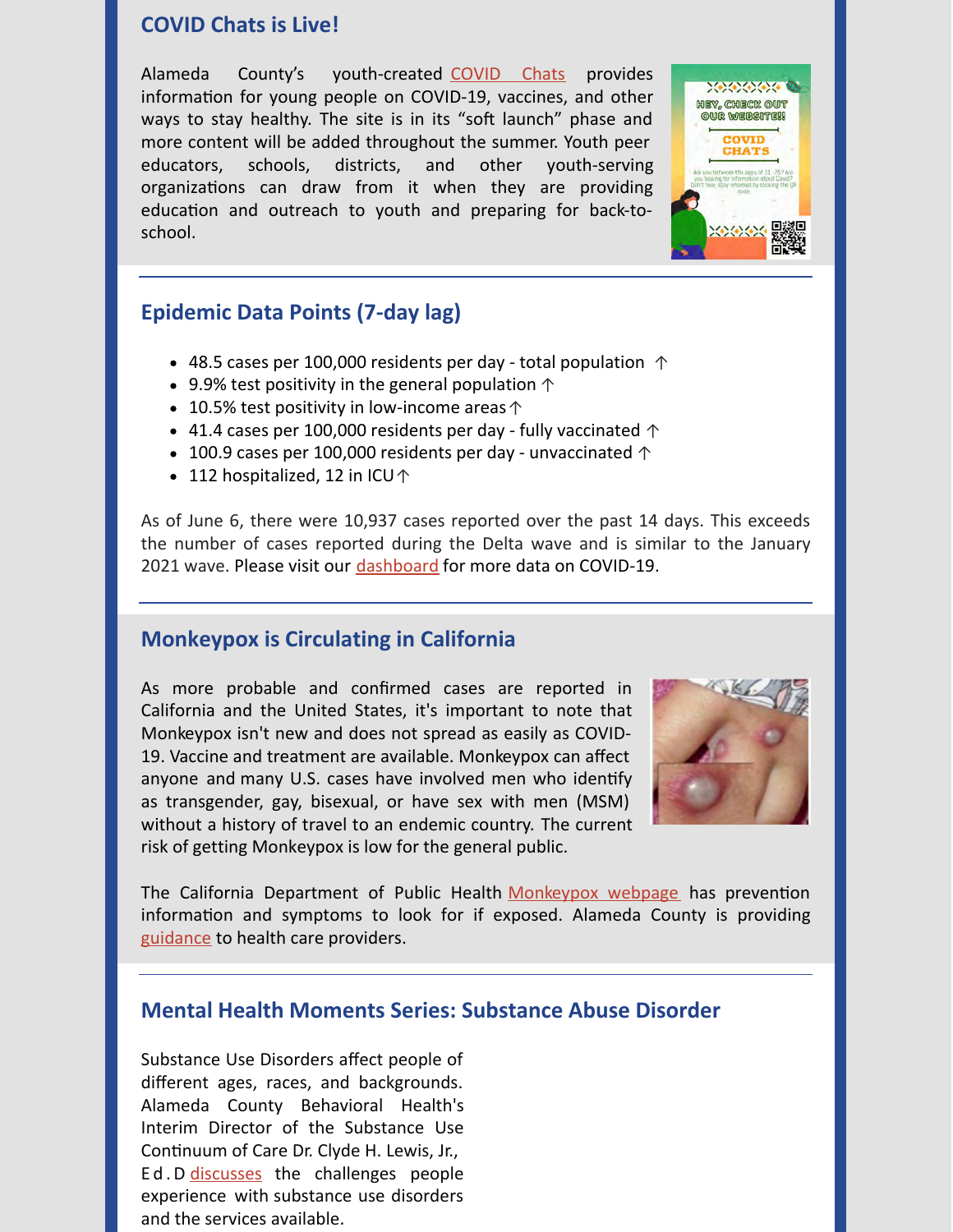

### **Alameda County Hosting 8th Annual Safe Kids Day on June 25th**

Registration is full for Safe [Kids Day - Safe Kids](https://www.safekids.org/coalition/safe-kids-alameda-county) Alameda County's annual event at the Oakland Arena. Two hundred and fifty families will receive free booster seats for their children who are at least 5



years old and weigh between 50-100 pounds. Additional items and safety education from partnering agencies will be included in a resource bag. Caregivers interested in the event have been redirected to the EMS monthly Car Seat Inspection Station as an alternate resource.

Safe Kids Alameda County, l ed by Alameda County Emergency Medical Services Agency, has a goal to decrease unintentional death and injuries to children. Focus areas include child passenger, wheeled sports, and pedestrian safety, as well as drowning prevention, safe sleep, fire. burn, and poison prevention.

#### **Temperatures are Rising**



[When it's hot out, adults over 65, children under](https://www.cdph.ca.gov/Programs/EPO/Pages/Extreme Heat Pages/Children-and-Heat-Related-Illness.aspx)  $\frac{4}{1}$ , people with existing medical conditions, and those without access to air conditioning are at a higher risk for heat-related illnesses, but ANYONE can be affected by a heat-related illness. [Monitor](https://www.cdph.ca.gov/Programs/EPO/Pages/BI_Natural-Disasters_Extreme-Heat_Tips-for-Treating-Heat-Related-Illness.aspx) yourself and your loved ones for heat-related illness and take steps to [keep cool](https://www.cdph.ca.gov/Programs/EPO/Pages/BI_Natural-Disasters_Extreme-Heat_Tips-for-Preventing-Heat-Related-Illness.aspx). During heat advisories, individuals who unmask due to heat are not in violation of the County's Masking Order.

### **COVID Vaccine Locations and Resources**

- [Allen Temple Baptist Church](https://files.constantcontact.com/dbe334f7701/b533baff-0022-471f-bcdf-7ffb42bc6f1b.pdf) East Oakland: Saturdays, 10:00 a.m. 2:00 p.m. **Last day is June 18th**
- [Hoover Elementary](https://files.constantcontact.com/dbe334f7701/b365da43-a85e-491e-9f91-1abdbd1b6047.pdf) West Oakland: Saturdays, 10:00 a.m. 2:00 p.m. **Last day is June 25th**
- [Coyote Hills Elementary School](https://files.constantcontact.com/dbe334f7701/e30ebbb0-0af5-4ff3-966e-2b8fc65553bc.pdf) Newark: Saturdays, 10:00 a.m. 2:00 p.m. **Last day is June 25th**
- [Weekes Community Center](https://files.constantcontact.com/dbe334f7701/182c54df-beae-4813-8046-50358cd9b84b.pdf) South Hayward: Saturdays, 10:00 a.m. 2:00 p.m.